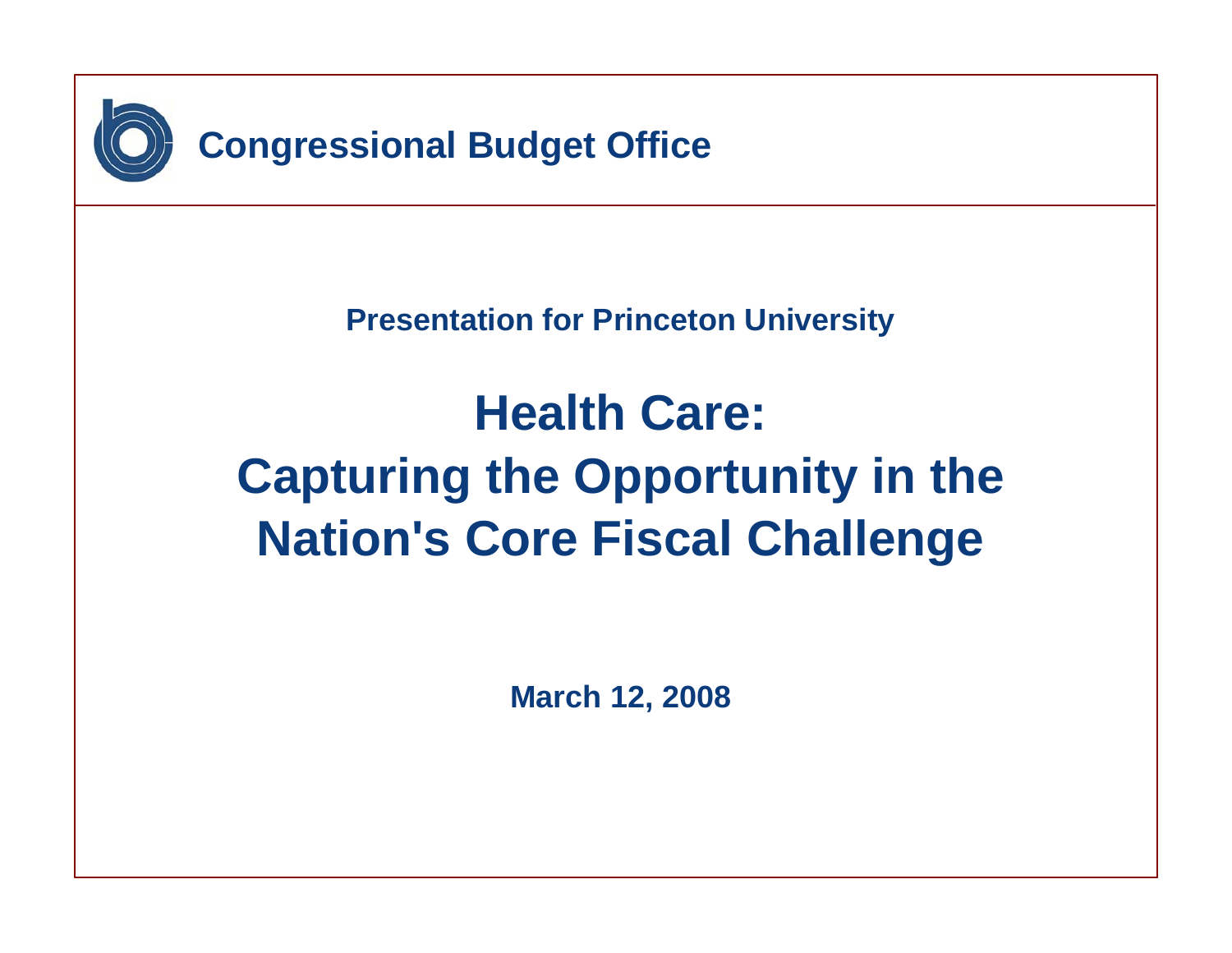### **Federal Spending Under CBO's Alternative Fiscal Scenario**

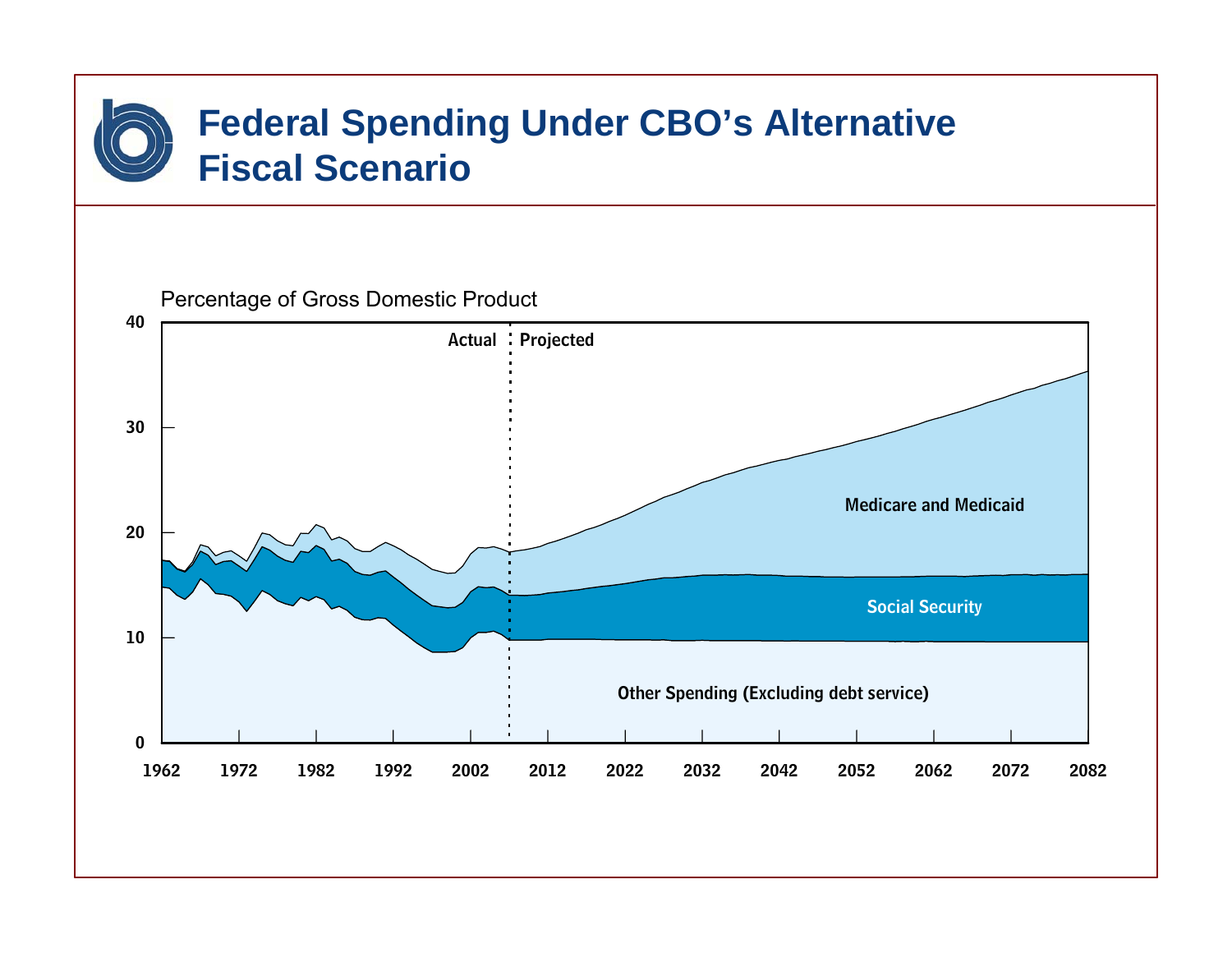

**• Most discussions in media: aging** and demographics

**• Most of the fiscal problem: rising** cost per beneficiary, not number or type of beneficiaries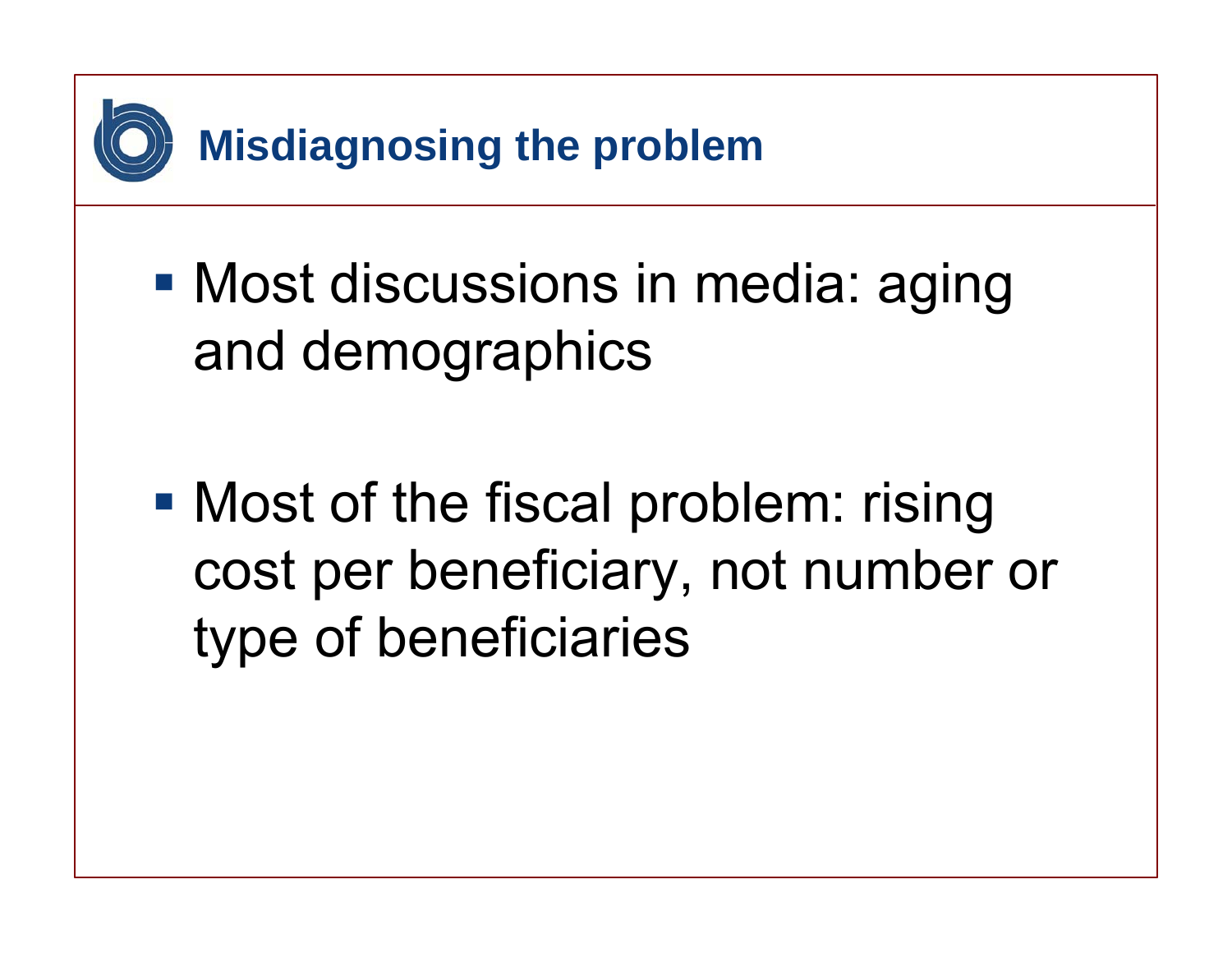

#### Percentage Points

|              | <b>Medicare</b> | <b>Medicaid</b> | <b>All Other</b> | <b>Total</b> |
|--------------|-----------------|-----------------|------------------|--------------|
| 1975 to 1990 | 2.9             | 2.9             | 2.4              | 2.6          |
| 1990 to 2005 | 1.8             | 1.3             | 1.4              | 1.5          |
| 1975 to 2005 | 2.4             | 2.2             | 2.0              | 2.1          |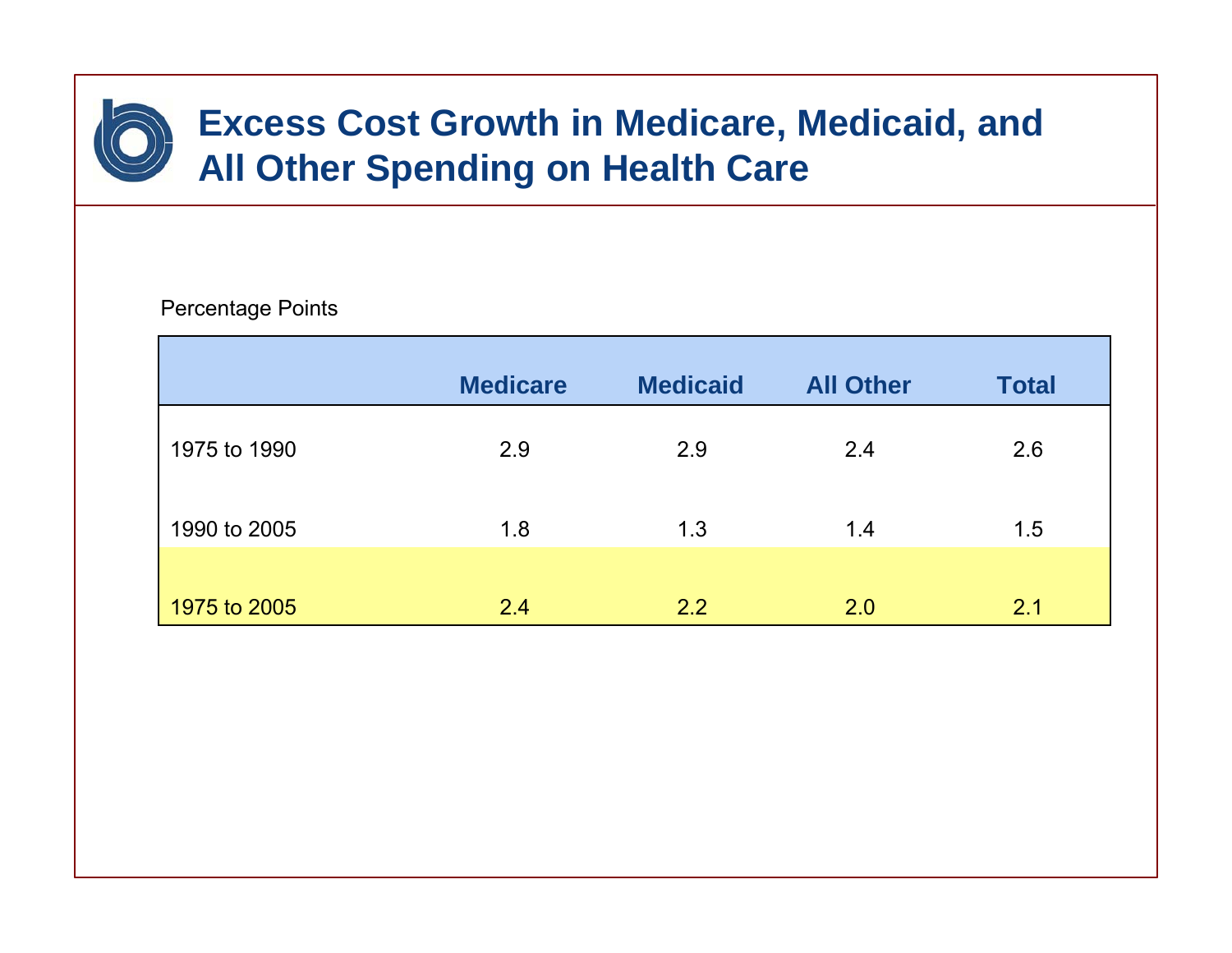#### **Sources of Growth in Projected Federal Spending on Medicare and Medicaid**

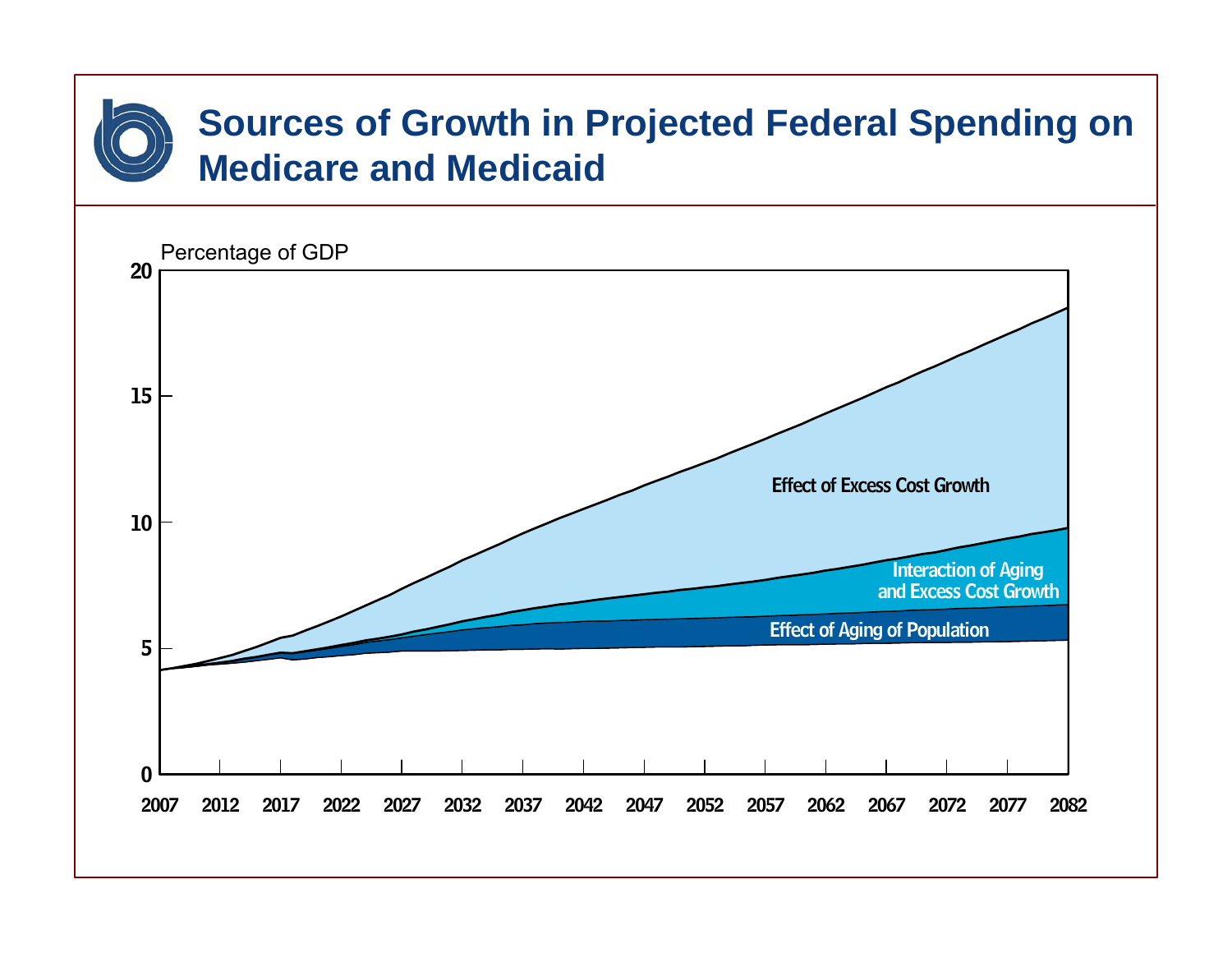

#### **Federal Debt Held by the Public as a Percentage of Gross Domestic Product Under CBO's Long-Term Budget Scenarios**

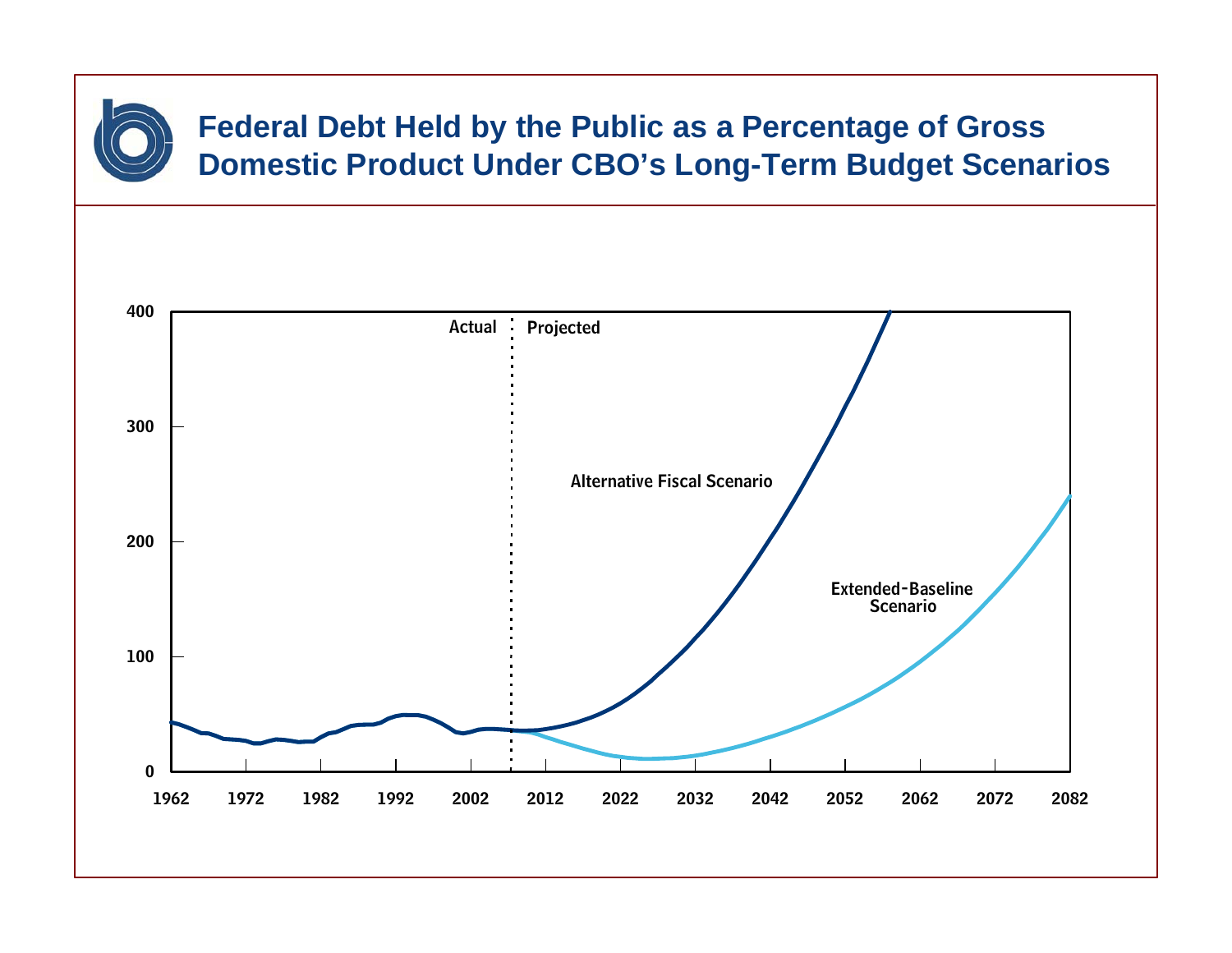#### **Federal Fiscal Imbalance Under CBO's Long-Term Budget Scenarios**

#### Percentage of Gross Domestic Product

| <b>Projection Period</b> | <b>Revenues</b>                    | <b>Outlays</b> | <b>Fiscal Gap</b> |  |  |
|--------------------------|------------------------------------|----------------|-------------------|--|--|
|                          | <b>Extended-Baseline Scenario</b>  |                |                   |  |  |
| 25 Years (2008–2032)     | 20.2                               | 19.5           | $-0.7$            |  |  |
| 50 Years (2008-2057)     | 21.3                               | 21.9           | 0.6               |  |  |
| 75 Years (2008–2082)     | 22.1                               | 23.8           | 1.7               |  |  |
|                          | <b>Alternative Fiscal Scenario</b> |                |                   |  |  |
| 25 Years (2008-2032)     | 18.6                               | 21.4           | 2.8               |  |  |
| 50 Years (2008-2057)     | 18.8                               | 24.1           | 5.2               |  |  |
| 75 Years (2008–2082)     | 19.2                               | 26.1           | 6.9               |  |  |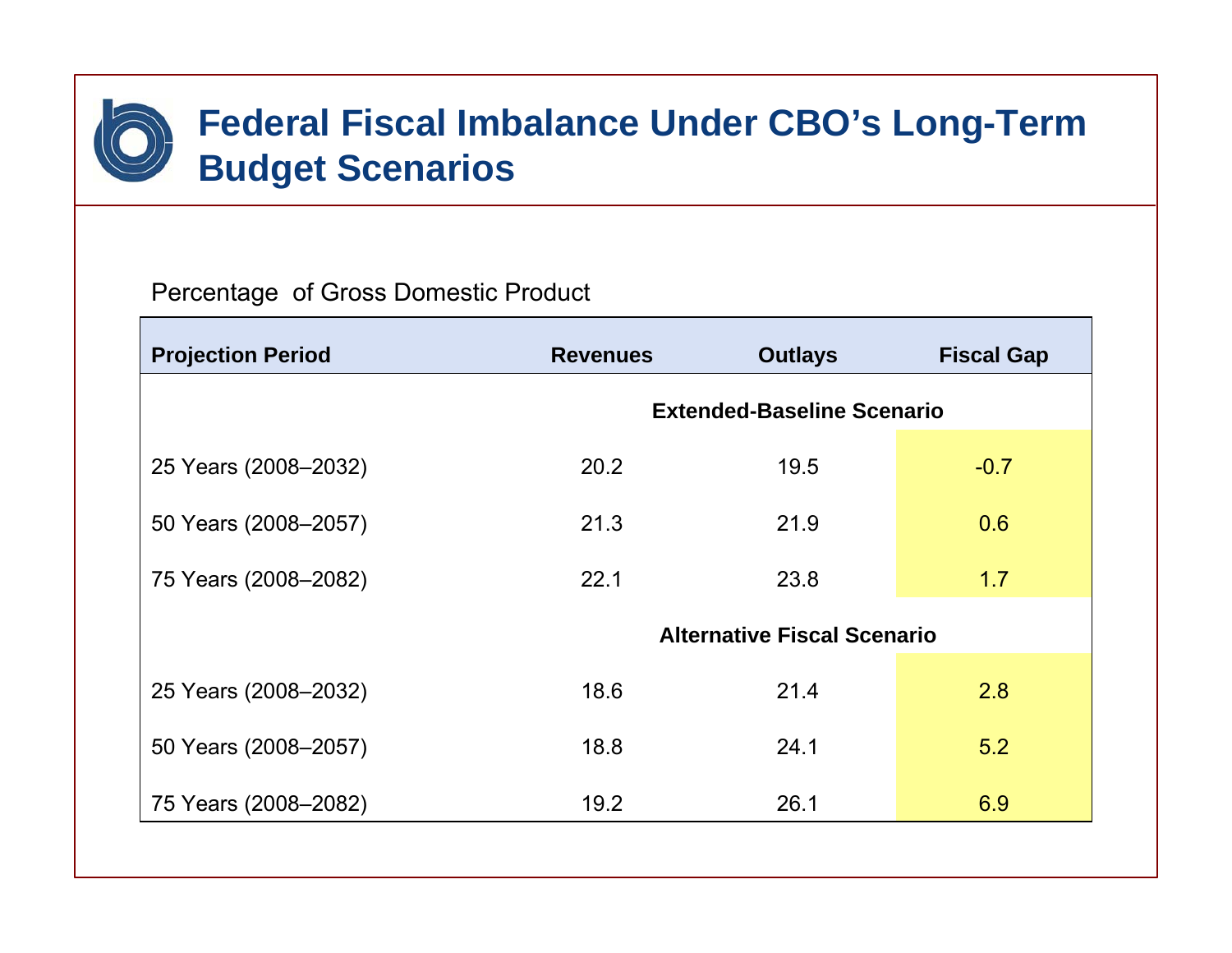#### **Contribution of Aging to the Fiscal Gap Under CBO's Alternative Fiscal Scenario**

#### Percentage of GDP

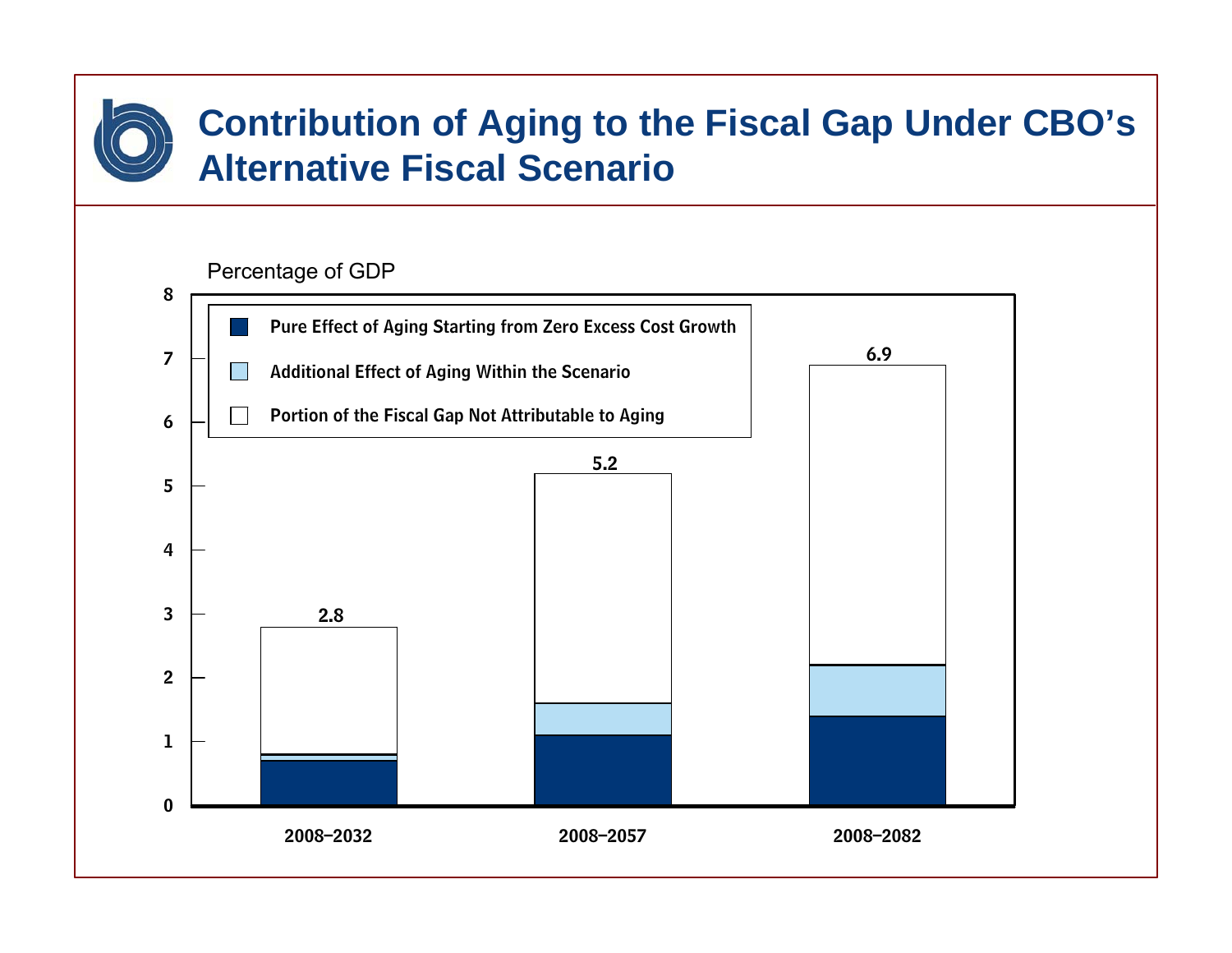

Embedded in the nation's central long-term fiscal challenge appears to be a substantial opportunity:

Can we reduce health care costs without impairing health outcomes?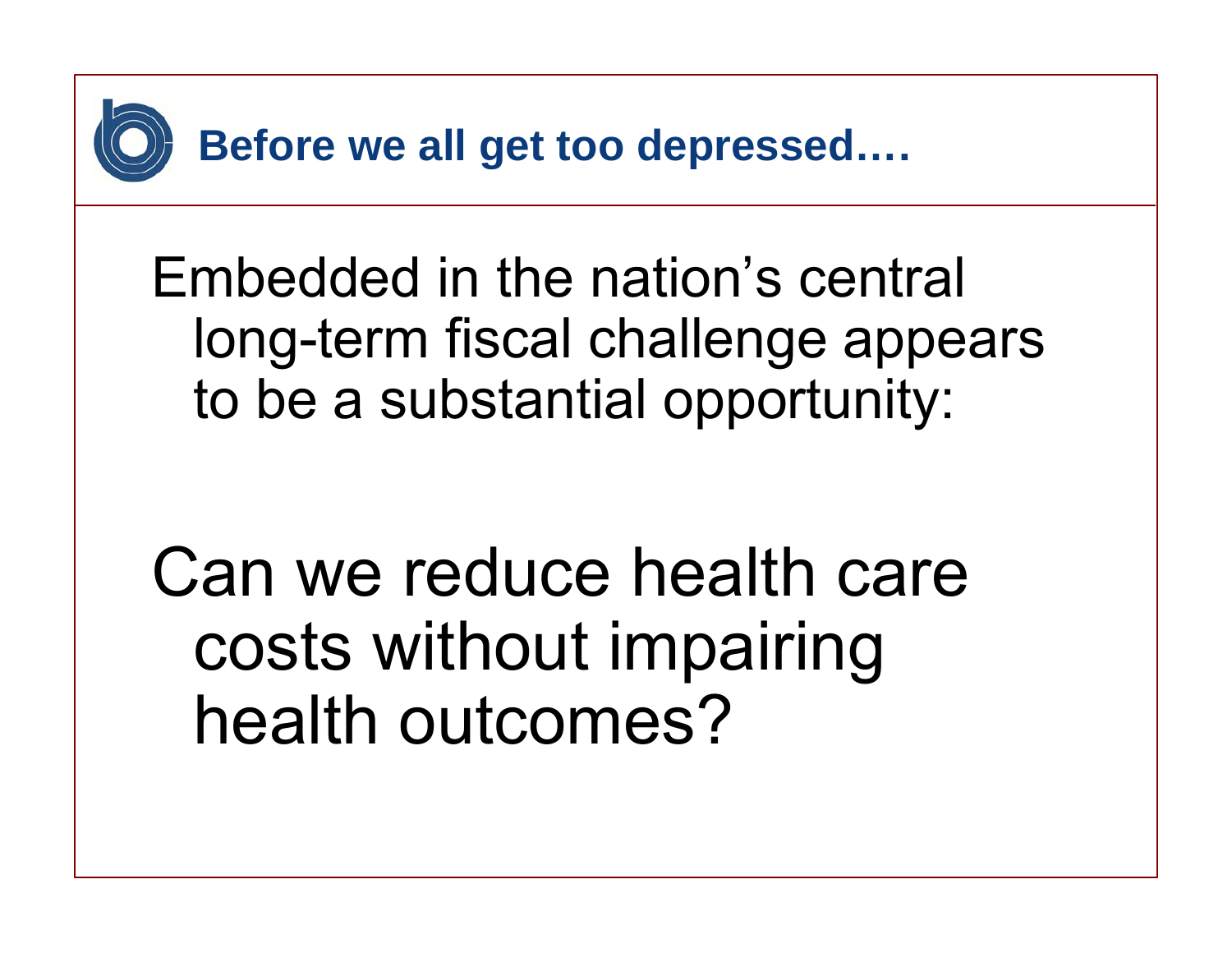## **Medicare Spending per Beneficiary in the United States, by Hospital Referral Region, 2005**

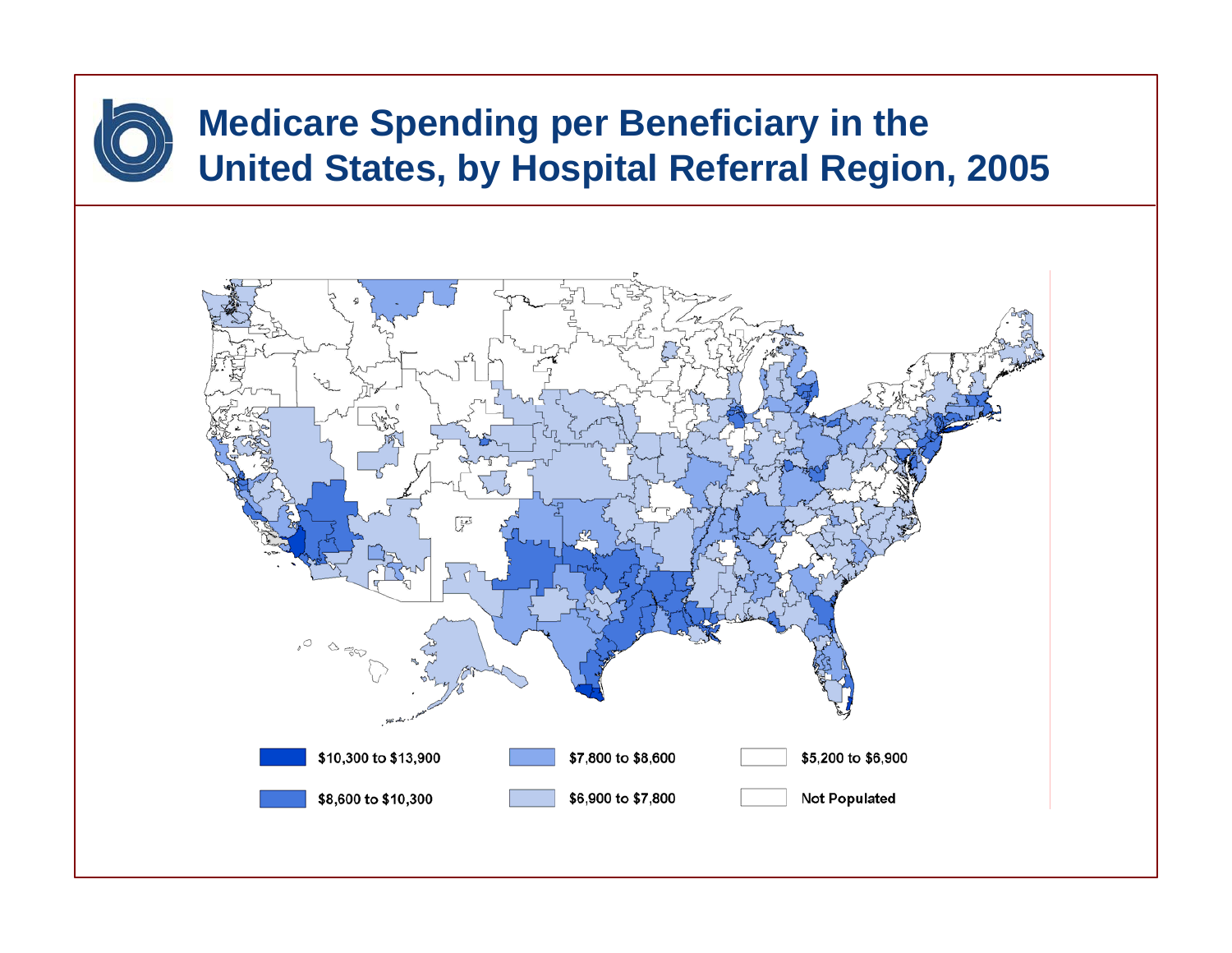#### **The Relationship Between Quality and Medicare Spending, by State, 2004**



Source: Data from AHRQ and CMS.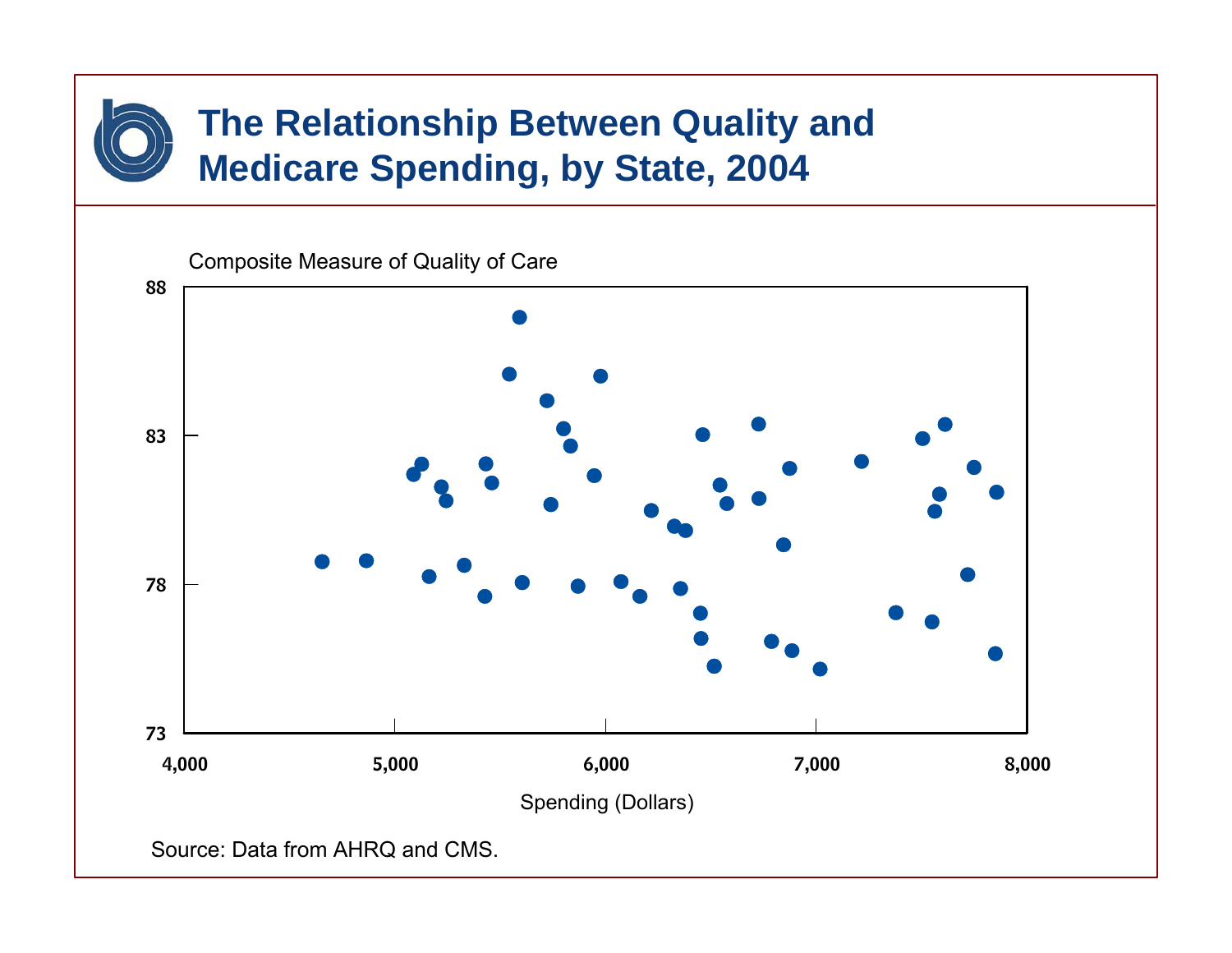

#### **What Additional Services Are Provided in High-Spending Regions?**



Source: Elliot Fisher, Dartmouth Medical School.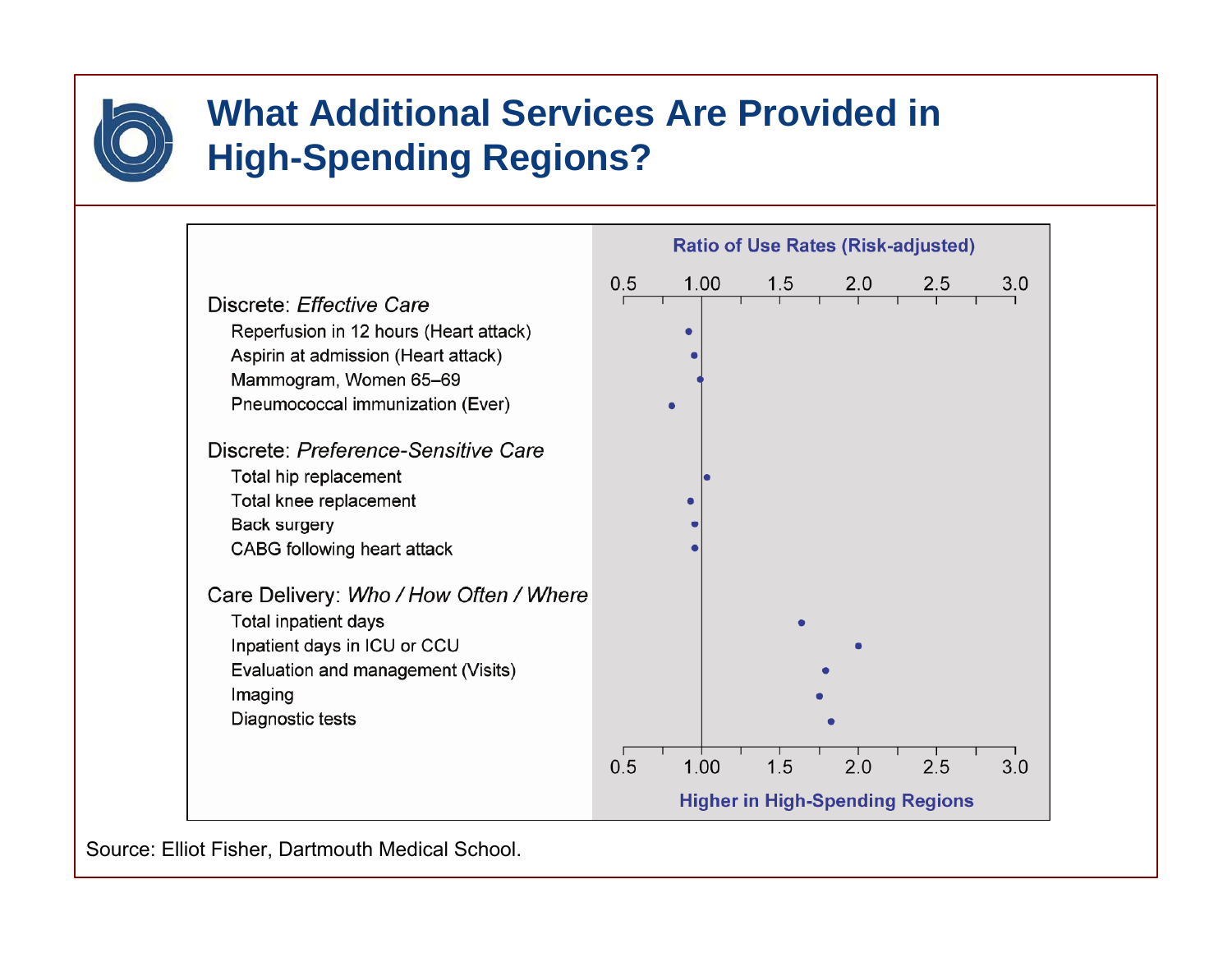

*Use of Biologically Targeted Interventions and Care-Delivery Methods Among Three of* U.S. News and World Report*'s "Honor Roll" AMCs*

|                                                                                  | <b>UCLA</b><br><b>Medical</b><br><b>Center</b> | <b>Massachusetts</b><br><b>General</b><br><b>Hospital</b> | <b>Mayo Clinic</b><br>(St. Mary's<br><b>Hospital</b> ) |
|----------------------------------------------------------------------------------|------------------------------------------------|-----------------------------------------------------------|--------------------------------------------------------|
| <b>Biologically Targeted Interventions:</b><br><b>Acute Inpatient Care</b>       |                                                |                                                           |                                                        |
| CMS composite quality score                                                      | 81.5                                           | 85.9                                                      | 90.4                                                   |
| Care Delivery—and Spending—Among<br>Medicare Patients in Last Six Months of Life |                                                |                                                           |                                                        |
| <b>Total Medicare spending</b>                                                   | 50,522                                         | 40,181                                                    | 26,330                                                 |
| Hospital days                                                                    | 19.2                                           | 17.7                                                      | 12.9                                                   |
| Physician visits                                                                 | 52.1                                           | 42.2                                                      | 23.9                                                   |
| Ratio, medical specialist / primary care                                         | 2.9                                            | 1.0                                                       | 1.1                                                    |

Source: Elliot Fisher, Dartmouth Medical School.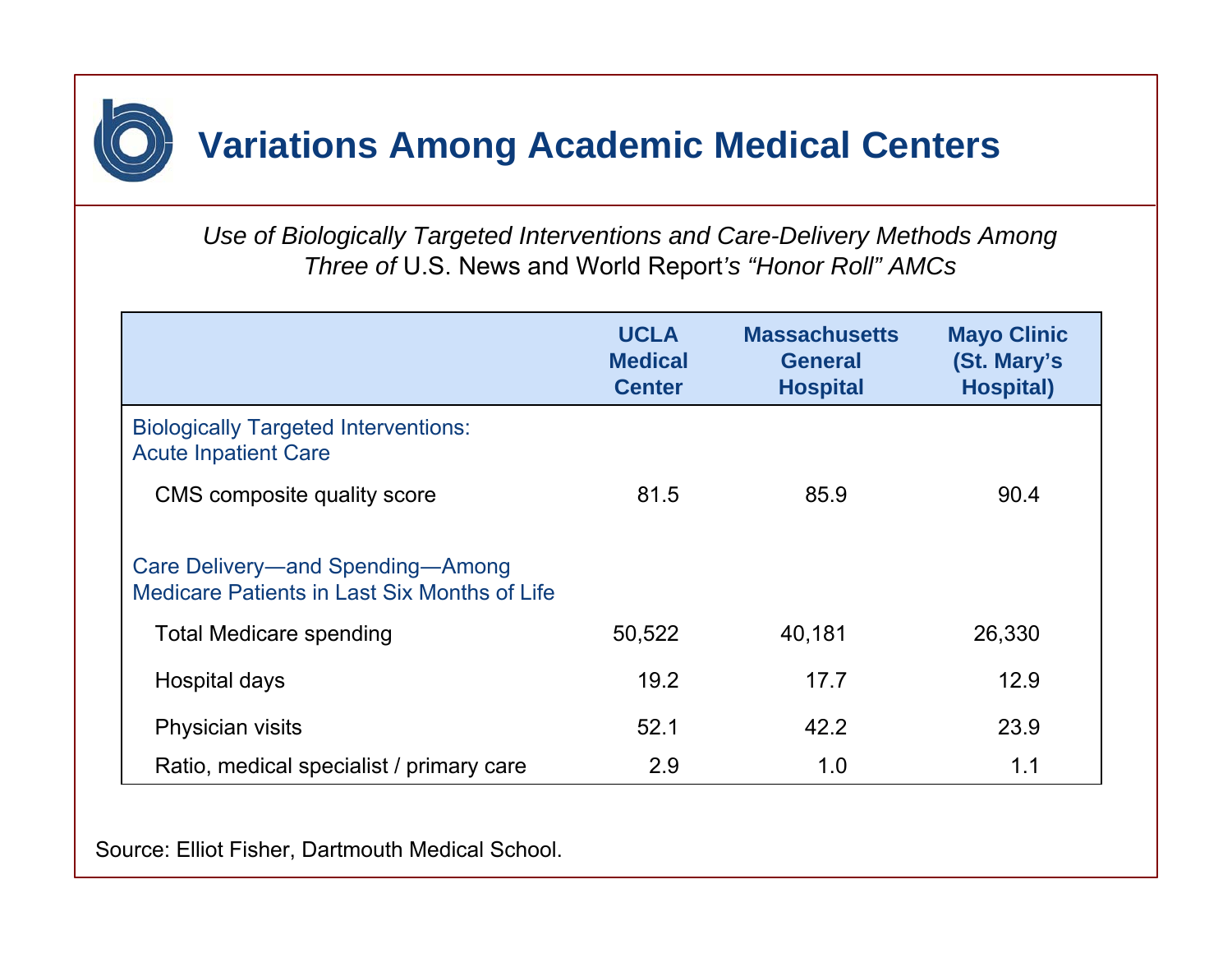### **Variation in State-Level Medicare and Overall Health Care Spending per Capita**

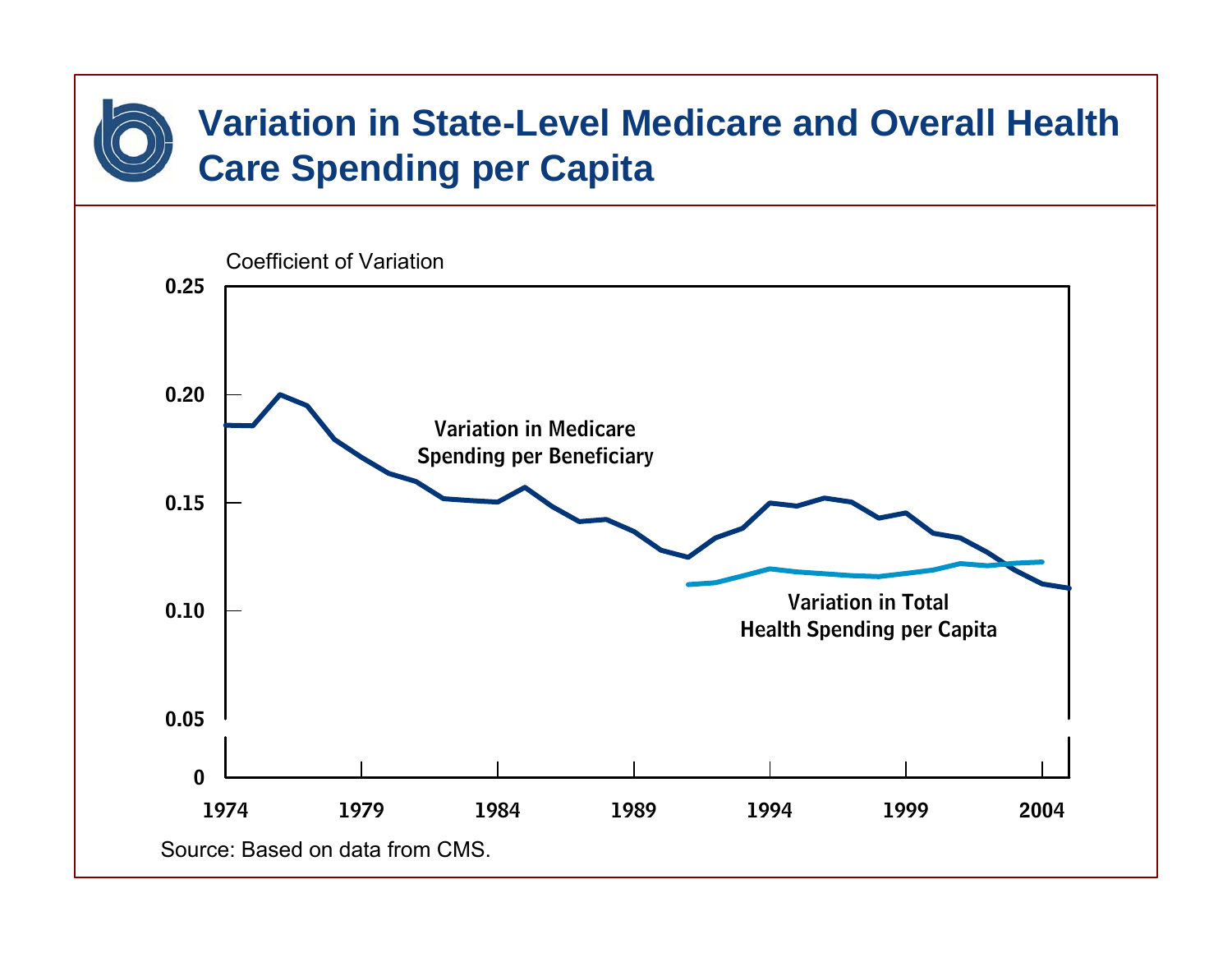### **Contributions of Major Service Categories to State-Level Variation in Medicare Spending per Beneficiary**



Source: Based on data from CMS.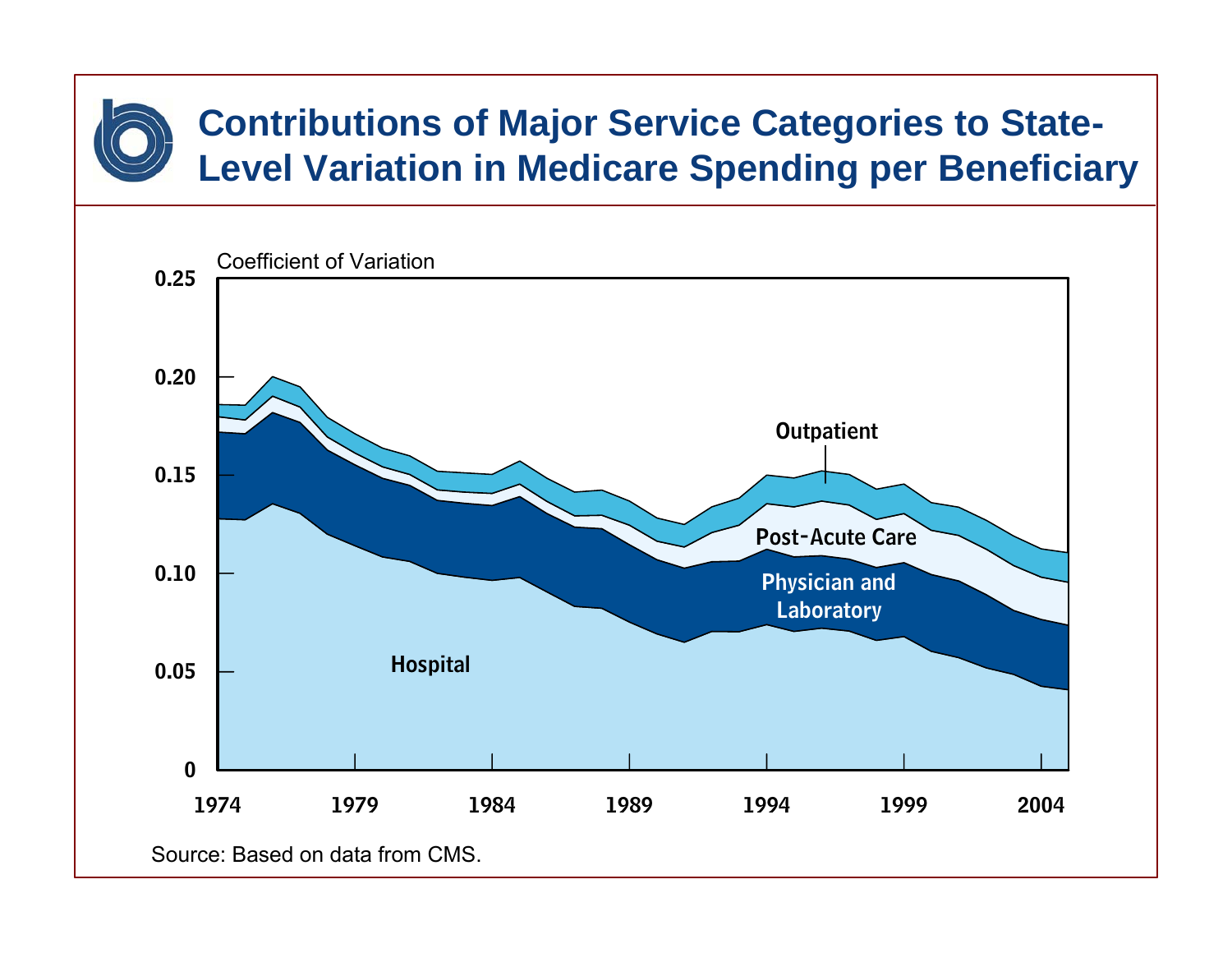#### **Geographic Variation in Health Care Spending per Capita in Selected Countries**



Source: Based on data from CMS, HM Treasury (U.K.), and the Canadian Institute for Health Information.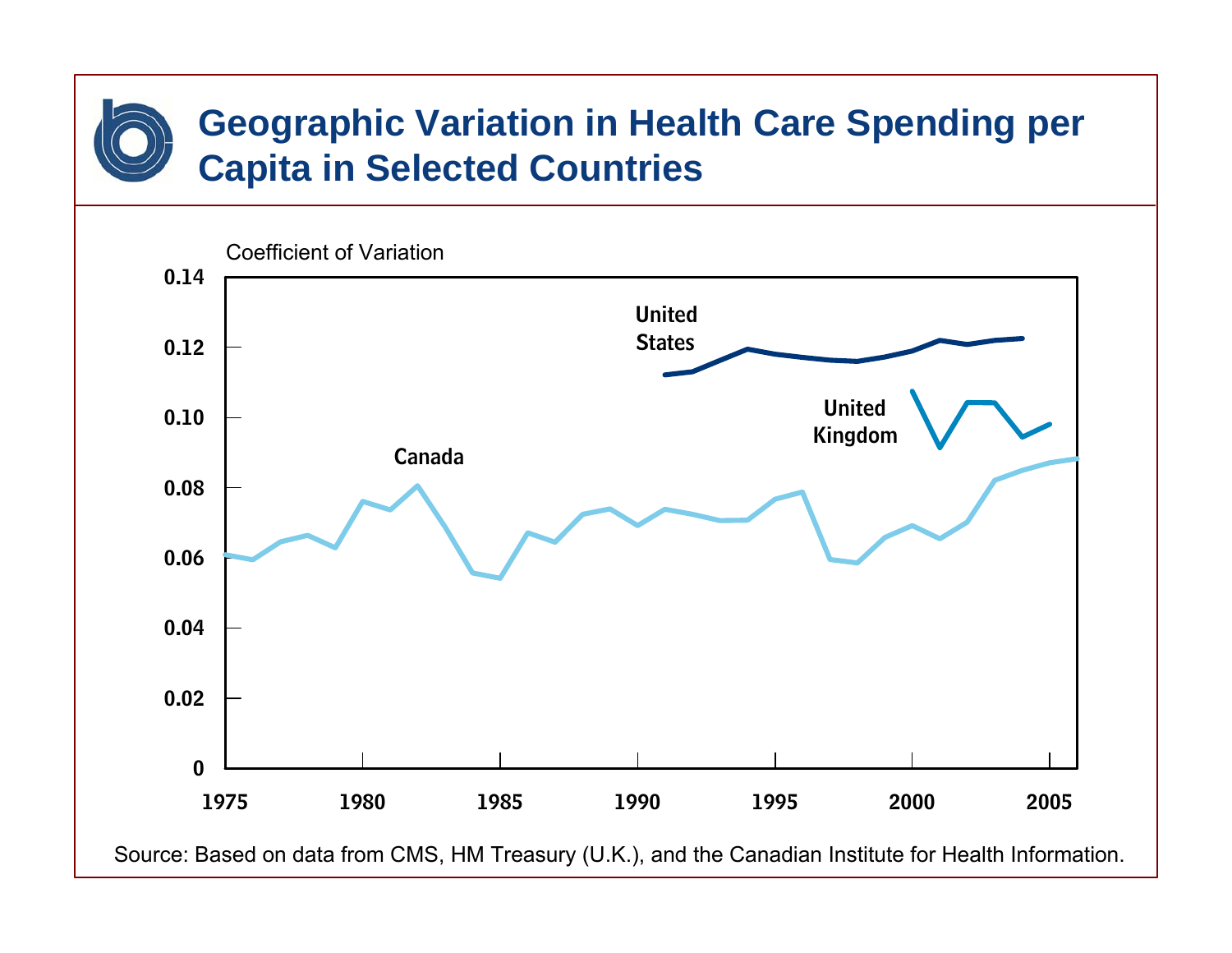## **Concentration of Total Annual Medicare Expenditures Among Beneficiaries, 2001**



Source: CBO based on data from CMS.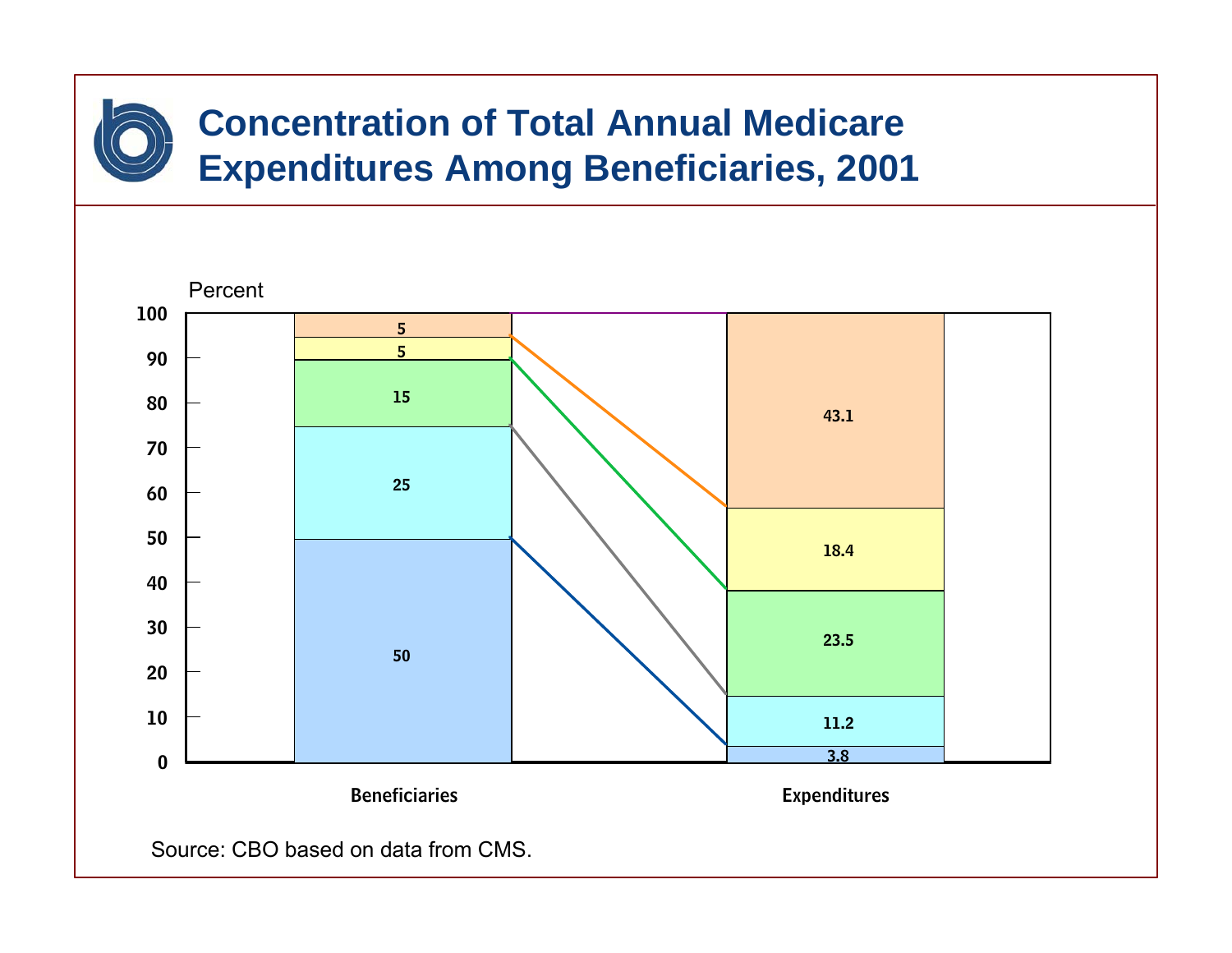

- $\mathcal{L}^{\mathcal{L}}$  Information
	- Comparative effectiveness research
	- Randomized control trials
	- HIT backbone
- **E** Incentives
	- Better care, not more care
	- Coverage vs. differentiated payments
- Delivery systems
- $\mathcal{C}^{\mathcal{A}}$  Health behavior
	- Making it easy and simple to lead healthy lives
	- Chronic disease
	- Prevention
	- Behavior and social norms among medical professionals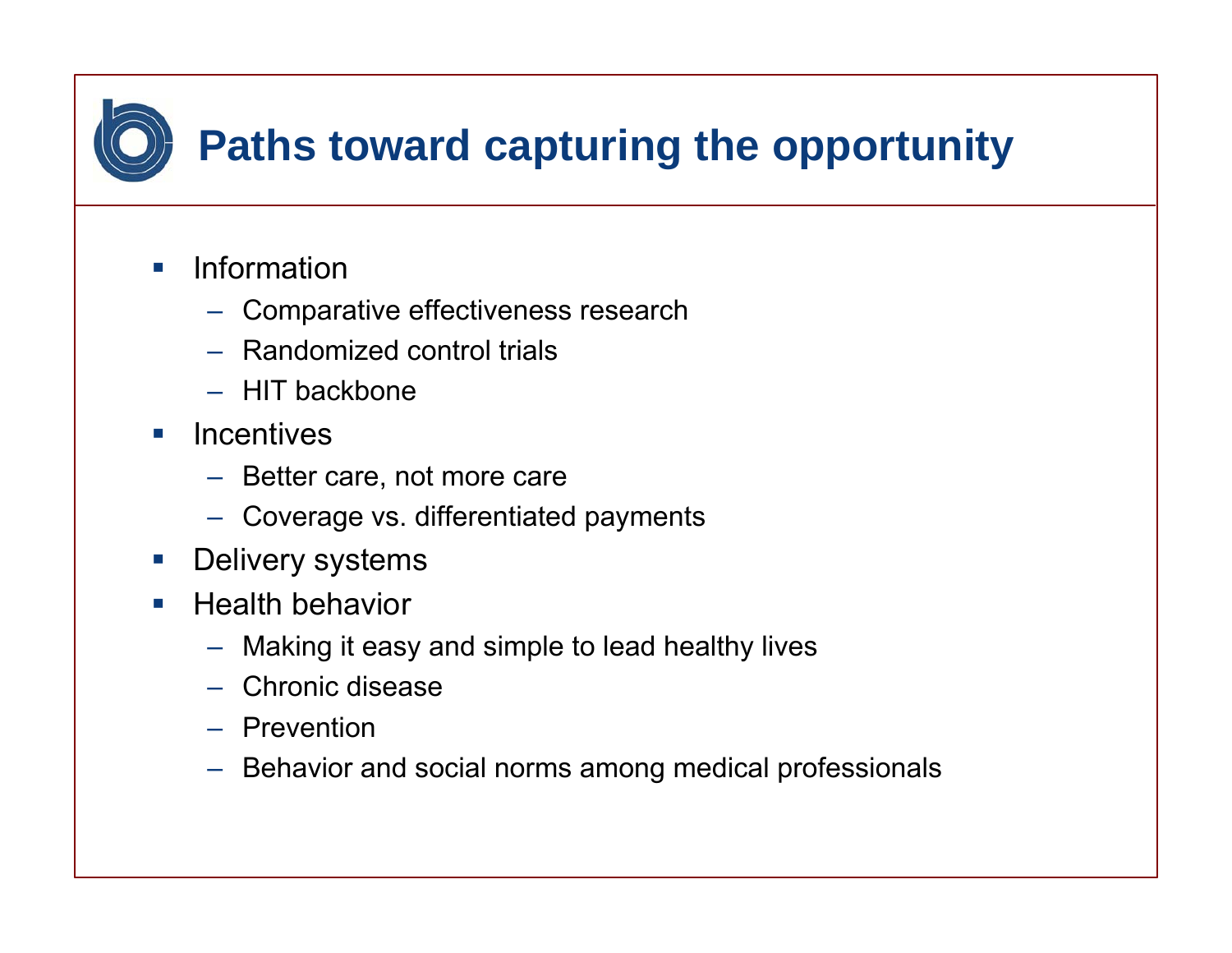

- New Hires and Expanded Staffing
	- New deputy assistant director (Keith Fontenot) in the Budget Analysis Division
	- $-$  Health staff agency wide increase from 30 FTEs to 40 FTEs  $\,$ (Plus 6 new hires)
	- FY 2009 Plans

- Reports and Analysis in 2008
	- $-$  Critical Topics in Health Reform
	- Health Options